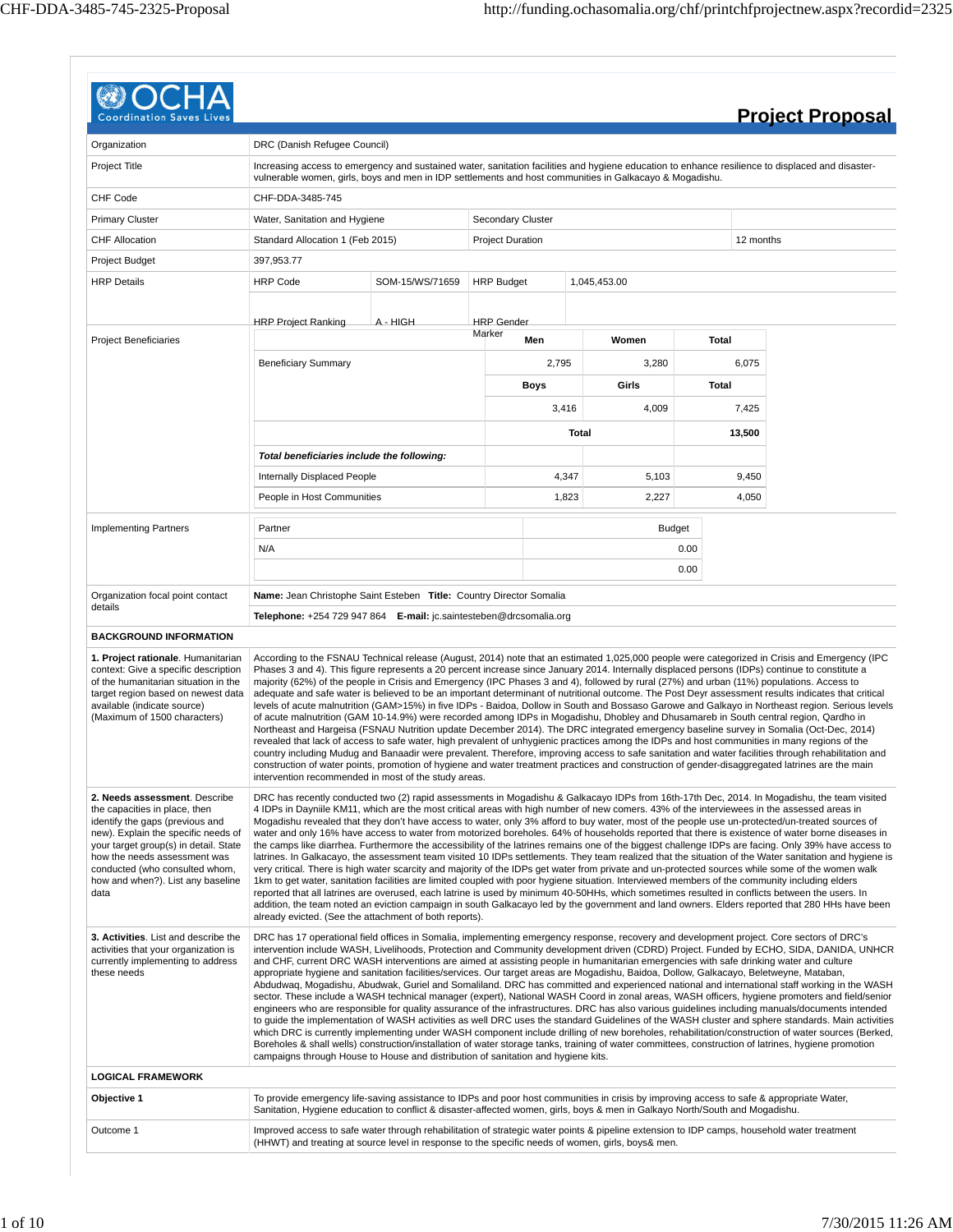| Activity 1.1                                                                                               |                  |                                                                           | Rehabilitation of (2) boreholes and construction of (10) water kiosks targeting IDPs and Host Communities in Galkayo and Mogadishu. Boreholes will<br>be provided spare parts, generators, sub-mercy pumps and extension to the IDPs. 13,500 beneficiaries (5200 in Galkacayo and 8300 in Mogadishu)<br>are estimated to benefit both boreholes and the 10 kiosks (2795men, 3280women, 3416boys and 4009girls). Selection & designs will be consulted<br>with communities. Special consideration will be given to women and girls to have easy access to the WASH facilities without safety implications.<br>DRC will also consider DRR aspects during Designing of boreholes and kiosks. Each kiosk will have a (6) taps and shading structure to ensure the<br>water are safe and potable. MOUs will be entered into with the management of the rehabilitated boreholes in the presence of the government<br>officials, to subsidize the cost water for the communities as most of the people can't afford to buy water at the usual price.                                                                                                                                                                                                                                                                                                                                                                                                                                                                                                |               |
|------------------------------------------------------------------------------------------------------------|------------------|---------------------------------------------------------------------------|----------------------------------------------------------------------------------------------------------------------------------------------------------------------------------------------------------------------------------------------------------------------------------------------------------------------------------------------------------------------------------------------------------------------------------------------------------------------------------------------------------------------------------------------------------------------------------------------------------------------------------------------------------------------------------------------------------------------------------------------------------------------------------------------------------------------------------------------------------------------------------------------------------------------------------------------------------------------------------------------------------------------------------------------------------------------------------------------------------------------------------------------------------------------------------------------------------------------------------------------------------------------------------------------------------------------------------------------------------------------------------------------------------------------------------------------------------------------------------------------------------------------------------------------|---------------|
| Activity 1.2                                                                                               |                  |                                                                           | Training of WMCs: DRC to ensure the maintenance of the rehabilitated water sources, 60 persons (30 Mogadishu & 30 Galkayo) will be trained on<br>operation/maintenance of the water facilities, basic chlorination skills, DRR and household water treatment. People will be selected from village<br>committees, borehole owners, government concerned bodies and water sources operators.                                                                                                                                                                                                                                                                                                                                                                                                                                                                                                                                                                                                                                                                                                                                                                                                                                                                                                                                                                                                                                                                                                                                                  |               |
| Activity 1.3                                                                                               |                  |                                                                           | Water treatment by chlorination and distribution of the purification tablets at household level with total beneficiaries of 13,500 beneficiaries (5200 in<br>Galkacayo and 8300 in Mogadishu) are estimated to benefit both boreholes and the 10 kiosks (2795men, 3280women, 3416boys and 4009qirls):<br>DRC shall threat all rehabilitated water sources and other other potential wells in the target areas upon completion of the rehabilitation through shock<br>chlorination at sources level and distribution of purification tablets at household level, this will ensure the safety of the water from source to mouth.<br>DRC will also ensure the chlorination status of all rehabilitated sources is with in WHO standard (standard 0.5 mg/L). The chlorination will be done in<br>collaboration with relevant sector ministries to ensure water sources are monitored regularly.                                                                                                                                                                                                                                                                                                                                                                                                                                                                                                                                                                                                                                                  |               |
| Indicators for outcome 1                                                                                   |                  | <b>Cluster</b>                                                            | Indicator description                                                                                                                                                                                                                                                                                                                                                                                                                                                                                                                                                                                                                                                                                                                                                                                                                                                                                                                                                                                                                                                                                                                                                                                                                                                                                                                                                                                                                                                                                                                        | <b>Target</b> |
|                                                                                                            | Indicator<br>1.1 | Water, Sanitation and<br>Hygiene                                          | Number of people with sustained access to safe water                                                                                                                                                                                                                                                                                                                                                                                                                                                                                                                                                                                                                                                                                                                                                                                                                                                                                                                                                                                                                                                                                                                                                                                                                                                                                                                                                                                                                                                                                         | 13500         |
|                                                                                                            | Indicator<br>1.2 | Water, Sanitation and<br>Hygiene                                          | Number of people disaggregated by sex, trained on Operation/maintenance, basic chlorination<br>skills, DRR and household water treatment                                                                                                                                                                                                                                                                                                                                                                                                                                                                                                                                                                                                                                                                                                                                                                                                                                                                                                                                                                                                                                                                                                                                                                                                                                                                                                                                                                                                     | 60            |
|                                                                                                            | Indicator<br>1.3 | Water, Sanitation and<br>Hygiene                                          | Number of people, disaggregated by sex, with access to water with temporary water treatment at<br>household and sources level.                                                                                                                                                                                                                                                                                                                                                                                                                                                                                                                                                                                                                                                                                                                                                                                                                                                                                                                                                                                                                                                                                                                                                                                                                                                                                                                                                                                                               | 13500         |
| Outcome 2                                                                                                  |                  |                                                                           | Improved access to adequate sanitation in emergency through construction of latrines with hand washing facilities.                                                                                                                                                                                                                                                                                                                                                                                                                                                                                                                                                                                                                                                                                                                                                                                                                                                                                                                                                                                                                                                                                                                                                                                                                                                                                                                                                                                                                           |               |
| Activity 2.1                                                                                               | properly.        |                                                                           | HH Shared Latrines: (50) desludgable latrines each shared by 4 HHs (gender sensitive in Galkacayo) and (180) emergency latrines (shared by 5<br>HHs) in Mogadishu. The total beneficiaries are estimated 6600 persons (1200 in Galkacayo & 5400 in Mogadishu) of which 1366 are men, 1640<br>women, 1670 boys and 1960 girls. Maintenance of the stone/masonry hand washing for shared latrines become usually un-sustainable. DRC will<br>replace this with kettle pots and each HHs will be provided with 2 kittle pots as hand washing bowl. The Design and siting of the latrines will be<br>based on consultation with women and girls and latrines will be lockable from the inside to safeguard the dignity and safety of women and girls. For<br>the maintenance of the latrines, user group agreement will be signed with the latrine users to ensure the latrines are maintained and cleaned                                                                                                                                                                                                                                                                                                                                                                                                                                                                                                                                                                                                                                       |               |
| Activity 2.2                                                                                               |                  |                                                                           | 230 sanitation kits consisting of 1 wheelbarrow, 1 shovel and 1 fork will be distributed to all latrine users which are comprised of 1100 HHs with 6600<br>individuls (1200 Galkacayo and 5400 In Mogadishu) of which 1366 are men, 1640 women, 1670 boys and 1960 girls. The kit is culturally acceptable<br>and will be used by both women and men equally. This kit will be used for cleaning campaign in the targeted area & also for digging of garbage pit.                                                                                                                                                                                                                                                                                                                                                                                                                                                                                                                                                                                                                                                                                                                                                                                                                                                                                                                                                                                                                                                                            |               |
| Activity 2.3                                                                                               |                  | & men equally. Sanitation kit will be used in carrying out this activity. | Digging of 2 solid waste pits in the newly arrivals settled IDP camps in Mogadishu (Al-faraj and Istahil). 3300 HHs are expected to benefit the waste<br>pits all in MOgadishu with 795 women, 624 men, 828 boys and 1053 girls. Location of the solid waste pits will be identified in consultation with the<br>community representatives. Solid waste management activity will be integrated into hygiene & sanitation activity. DRC will involve women, girls, boys                                                                                                                                                                                                                                                                                                                                                                                                                                                                                                                                                                                                                                                                                                                                                                                                                                                                                                                                                                                                                                                                       |               |
| Indicators for outcome 2                                                                                   |                  | Cluster                                                                   | <b>Indicator description</b>                                                                                                                                                                                                                                                                                                                                                                                                                                                                                                                                                                                                                                                                                                                                                                                                                                                                                                                                                                                                                                                                                                                                                                                                                                                                                                                                                                                                                                                                                                                 | <b>Target</b> |
|                                                                                                            | Indicator 2.1    | Water, Sanitation and Hygiene                                             | Number of people assisted with access to sustainable sanitation                                                                                                                                                                                                                                                                                                                                                                                                                                                                                                                                                                                                                                                                                                                                                                                                                                                                                                                                                                                                                                                                                                                                                                                                                                                                                                                                                                                                                                                                              | 6600          |
|                                                                                                            |                  | Indicator 2.2   Water, Sanitation and Hygiene                             | Number of people disaggregated by sex with access to sanitation tools                                                                                                                                                                                                                                                                                                                                                                                                                                                                                                                                                                                                                                                                                                                                                                                                                                                                                                                                                                                                                                                                                                                                                                                                                                                                                                                                                                                                                                                                        | 6600          |
|                                                                                                            |                  | Indicator 2.3 Water, Sanitation and Hygiene                               | Number of people disaggregated by sex benefited from solid waste management activities                                                                                                                                                                                                                                                                                                                                                                                                                                                                                                                                                                                                                                                                                                                                                                                                                                                                                                                                                                                                                                                                                                                                                                                                                                                                                                                                                                                                                                                       | 3300          |
| Outcome 3                                                                                                  |                  | disease control, targeting needs of women, girls, boys& men               | Improved access to hygiene education through dissemination of hygiene messages to improve safe hygiene practice at critical times leading to                                                                                                                                                                                                                                                                                                                                                                                                                                                                                                                                                                                                                                                                                                                                                                                                                                                                                                                                                                                                                                                                                                                                                                                                                                                                                                                                                                                                 |               |
| Activity 3.1                                                                                               |                  |                                                                           | Conduct hygiene promotion sessions targeting 1100 HHs (200 HHs in Galkacayo and 900HH in Mogadishu). with total beneficiaries of 6600 persons<br>(1366 men, 1640 women, 1670 boys and 1960 girls). The training approach will be gender sensitive. Women& girl will participate in separate<br>sessions. Experienced community hygiene promoters will be selected from the target areas. DRC shall train the community hygiene promoters on<br>hygiene promotion (PHAST & CHAS methodology). They will be based in the field to undertake both community trainings and hygiene promotion<br>campaigns. To ensure gender balance and respect cultural issues, 50% of the CHPs will be women. IEC materials will be developed in consultation<br>with the communities to avoid cultural barriers and will be distributed among the targeted community during training. Some of the IECs materials will<br>be posted on visible places in the community. Accountability banners and visibility boards will also be developed and displayed.                                                                                                                                                                                                                                                                                                                                                                                                                                                                                                     |               |
| Activity 3.2                                                                                               |                  |                                                                           | Procurement and distribution of standard hygiene kits composed of Laundry/ hand washing soap (240 gram), body soap 85 gram, household water<br>storages containers/jerry cans (20litre), aqua tabs (270 Pcs/ per HH) and Sanitary pad for women will be distributed to the 1100 HHs 200 HHs in<br>Galkacayo and 900HH in Mogadishu consist of 6600 persons (1366 men, 1640 women, 1670 boys and 1960 girls), prioritizing the most vulnerable<br>female-headed& PWD HH. DRC will ensure that the hygiene kits are culturally appropriate and acceptable.                                                                                                                                                                                                                                                                                                                                                                                                                                                                                                                                                                                                                                                                                                                                                                                                                                                                                                                                                                                     |               |
| Activity 3.3                                                                                               |                  |                                                                           |                                                                                                                                                                                                                                                                                                                                                                                                                                                                                                                                                                                                                                                                                                                                                                                                                                                                                                                                                                                                                                                                                                                                                                                                                                                                                                                                                                                                                                                                                                                                              |               |
| Indicators for outcome 3                                                                                   |                  | <b>Cluster</b>                                                            | Indicator description                                                                                                                                                                                                                                                                                                                                                                                                                                                                                                                                                                                                                                                                                                                                                                                                                                                                                                                                                                                                                                                                                                                                                                                                                                                                                                                                                                                                                                                                                                                        | <b>Target</b> |
|                                                                                                            | Indicator 3.1    | Water, Sanitation and Hygiene                                             | Number of people who have participated in hygiene promotion activities                                                                                                                                                                                                                                                                                                                                                                                                                                                                                                                                                                                                                                                                                                                                                                                                                                                                                                                                                                                                                                                                                                                                                                                                                                                                                                                                                                                                                                                                       | 6600          |
|                                                                                                            | Indicator 3.2    | Water, Sanitation and Hygiene                                             | No. of people, disaggregated by sex, received standard Hygiene kit                                                                                                                                                                                                                                                                                                                                                                                                                                                                                                                                                                                                                                                                                                                                                                                                                                                                                                                                                                                                                                                                                                                                                                                                                                                                                                                                                                                                                                                                           | 6600          |
|                                                                                                            | Indicator 3.3    |                                                                           |                                                                                                                                                                                                                                                                                                                                                                                                                                                                                                                                                                                                                                                                                                                                                                                                                                                                                                                                                                                                                                                                                                                                                                                                                                                                                                                                                                                                                                                                                                                                              | 0             |
| <b>WORK PLAN</b>                                                                                           |                  |                                                                           |                                                                                                                                                                                                                                                                                                                                                                                                                                                                                                                                                                                                                                                                                                                                                                                                                                                                                                                                                                                                                                                                                                                                                                                                                                                                                                                                                                                                                                                                                                                                              |               |
| Implementation: Describe for each<br>activity how you plan to implement<br>it and who is carrying out what |                  | project locations towards live saving.                                    | DRC will implement the project directly in all proposed areas. Project kick-off meeting will be held with DRC staff to review project documents and<br>compliance's. This will be followed by a project familiarization meeting with stakeholders including beneficiaries in which project modalities/objective<br>and roles will be discussed. Side meetings with girls, Boys, men and women will also be convened to ensure their different needs are addressed.<br>Most vulnerable female headed, elderly and OVCs households will be given priority. Water sources will be technically assessed in order to establish<br>information on their proximity to the settlements, status and their needs. WMC will be revived/trained to ensure sustainability. MOU will be signed<br>between DRC, the Borehole Owners and the government in order to ensure continuity in the provision of water to the community. The construction<br>works will be done by local contractors from the targeted areas and will be selected through competitive bidding process where the implementing<br>staff will monitor the progress on regular basis. The latrine users will sign user group agreement to ensure proper use and maintenance of the<br>facilities. Visibility & HAP will be displayed in the communities. SMS feedback system will be established to receive beneficiary's feedback and<br>complaints. Pre & post assessment will be conducted. Project will complement other projects (livelihoods & protection) by DRC in the proposed |               |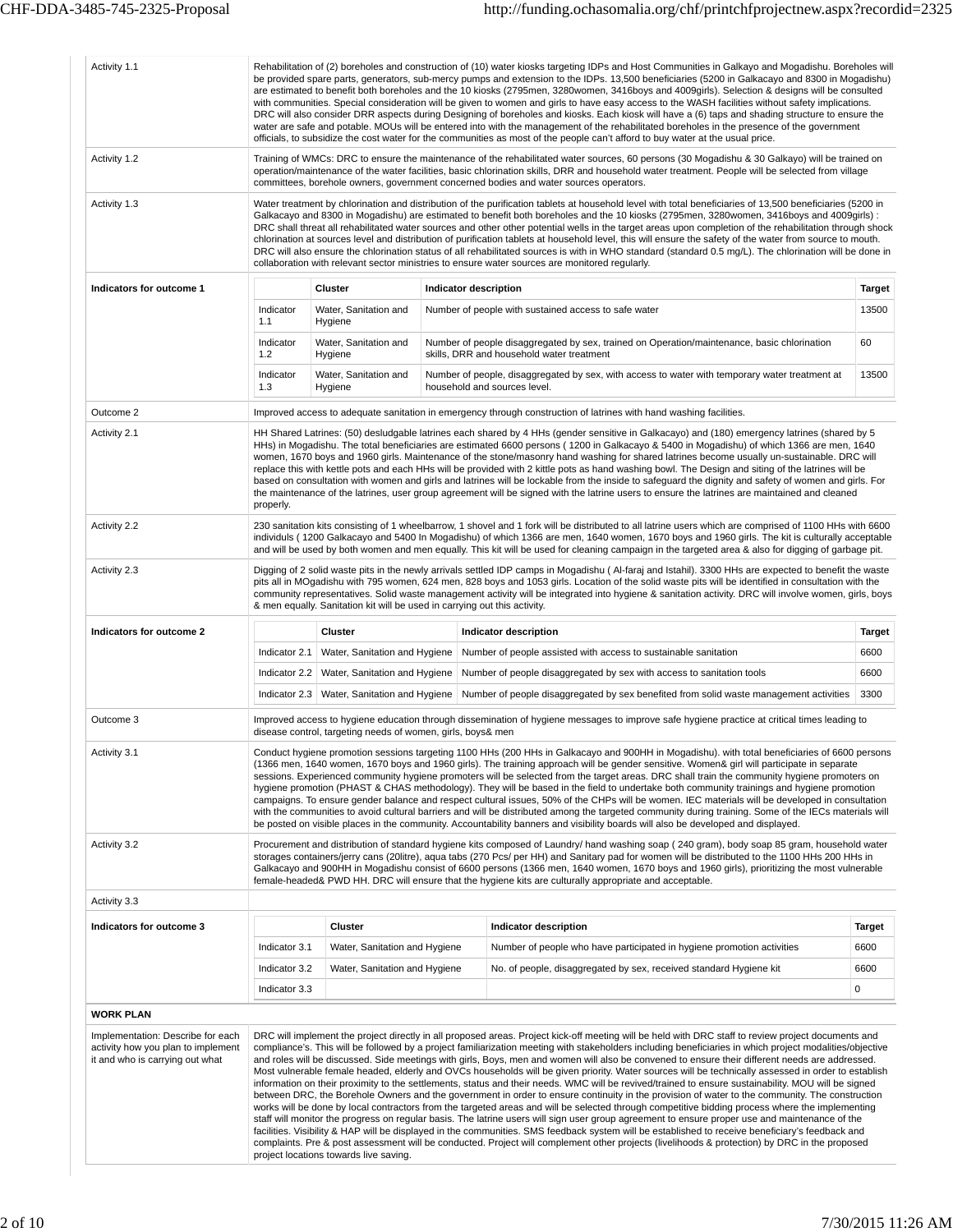| Project workplan for<br>activities defined in the | <b>Activity Description</b>                                                                                                                                                                                                                                                                                                                                                                                                                                                                                                                                                                                                                                                                                                                                                                                                                                                                                                                                                                                                                                                      |                                                                                                               |                                                                                                                                                            | Month<br>$1 - 2$ |                | Month<br>$3 - 4$ |   | Month<br>5-6        | Month<br>$7 - 8$ | Month<br>$9 - 10$                         | Month<br>11-12 |
|---------------------------------------------------|----------------------------------------------------------------------------------------------------------------------------------------------------------------------------------------------------------------------------------------------------------------------------------------------------------------------------------------------------------------------------------------------------------------------------------------------------------------------------------------------------------------------------------------------------------------------------------------------------------------------------------------------------------------------------------------------------------------------------------------------------------------------------------------------------------------------------------------------------------------------------------------------------------------------------------------------------------------------------------------------------------------------------------------------------------------------------------|---------------------------------------------------------------------------------------------------------------|------------------------------------------------------------------------------------------------------------------------------------------------------------|------------------|----------------|------------------|---|---------------------|------------------|-------------------------------------------|----------------|
| Logical framework                                 | <b>Activity 1.1</b> Rehabilitation of (2) boreholes and construction of (10) water kiosks targeting IDPs<br>and Host Communities in Galkayo and Mogadishu. Boreholes will be provided spare parts,<br>generators, sub-mercy pumps and extension to the IDPs. 13,500 beneficiaries (5200 in Galkacayo<br>and 8300 in Mogadishu) are estimated to benefit both boreholes and the 10 kiosks (2795men,<br>3280 women, 3416 boys and 4009 girls). Selection & designs will be consulted with communities.<br>Special consideration will be given to women and girls to have easy access to the WASH facilities<br>without safety implications. DRC will also consider DRR aspects during Designing of boreholes and<br>kiosks. Each kiosk will have a (6) taps and shading structure to ensure the water are safe and<br>potable. MOUs will be entered into with the management of the rehabilitated boreholes in the<br>presence of the government officials, to subsidize the cost water for the communities as most of the<br>people can't afford to buy water at the usual price. |                                                                                                               |                                                                                                                                                            |                  |                | Χ                |   | X                   | X                | Χ                                         |                |
|                                                   | Activity 1.2 Training of WMCs: DRC to ensure the maintenance of the rehabilitated water<br>sources, 60 persons (30 Mogadishu & 30 Galkayo) will be trained on operation/maintenance of the<br>water facilities, basic chlorination skills, DRR and household water treatment. People will be<br>selected from village committees, borehole owners, government concerned bodies and water<br>sources operators.                                                                                                                                                                                                                                                                                                                                                                                                                                                                                                                                                                                                                                                                   |                                                                                                               |                                                                                                                                                            |                  |                | X                |   | X                   | X                |                                           |                |
|                                                   | <b>Activity 1.3</b> Water treatment by chlorination and distribution of the purification tablets at household<br>level with total beneficiaries of 13,500 beneficiaries (5200 in Galkacayo and 8300 in Mogadishu)<br>are estimated to benefit both boreholes and the 10 kiosks (2795men, 3280women, 3416boys and<br>4009girls) : DRC shall threat all rehabilitated water sources and other other potential wells in the<br>target areas upon completion of the rehabilitation through shock chlorination at sources level and<br>distribution of purification tablets at household level, this will ensure the safety of the water from<br>source to mouth. DRC will also ensure the chlorination status of all rehabilitated sources is with in<br>WHO standard (standard 0.5 mg/L). The chlorination will be done in collaboration with relevant<br>sector ministries to ensure water sources are monitored regularly.                                                                                                                                                        |                                                                                                               |                                                                                                                                                            |                  |                | X                |   | X                   | X                | X                                         | X              |
|                                                   | Activity 2.1 HH Shared Latrines: (50) desludgable latrines each shared by 4 HHs (gender<br>sensitive in Galkacayo) and (180) emergency latrines (shared by 5 HHs) in Mogadishu. The total<br>beneficiaries are estimated 6600 persons (1200 in Galkacayo & 5400 in Mogadishu) of which 1366<br>are men, 1640 women, 1670 boys and 1960 girls. Maintenance of the stone/masonry hand washing<br>for shared latrines become usually un-sustainable. DRC will replace this with kettle pots and each<br>HHs will be provided with 2 kittle pots as hand washing bowl. The Design and siting of the latrines<br>will be based on consultation with women and girls and latrines will be lockable from the inside to<br>safeguard the dignity and safety of women and girls. For the maintenance of the latrines, user<br>group agreement will be signed with the latrine users to ensure the latrines are maintained and<br>cleaned properly.                                                                                                                                        |                                                                                                               |                                                                                                                                                            |                  |                | Χ                |   | X                   | X                | X                                         |                |
|                                                   | Activity 2.2 230 sanitation kits consisting of 1 wheelbarrow, 1 shovel and 1 fork will be distributed<br>to all latrine users which are comprised of 1100 HHs with 6600 individuls (1200 Galkacayo and<br>5400 In Mogadishu) of which 1366 are men, 1640 women, 1670 boys and 1960 girls. The kit is<br>culturally acceptable and will be used by both women and men equally. This kit will be used for<br>cleaning campaign in the targeted area & also for digging of garbage pit.                                                                                                                                                                                                                                                                                                                                                                                                                                                                                                                                                                                             |                                                                                                               |                                                                                                                                                            |                  |                |                  |   | X                   | Χ                | X                                         |                |
|                                                   | Activity 2.3 Digging of 2 solid waste pits in the newly arrivals settled IDP camps in Mogadishu (<br>Al-faraj and Istahil). 3300 HHs are expected to benefit the waste pits all in MOgadishu with 795<br>women, 624 men, 828 boys and 1053 girls. Location of the solid waste pits will be identified in<br>consultation with the community representatives. Solid waste management activity will be<br>integrated into hygiene & sanitation activity. DRC will involve women, girls, boys & men equally.<br>Sanitation kit will be used in carrying out this activity.                                                                                                                                                                                                                                                                                                                                                                                                                                                                                                          |                                                                                                               |                                                                                                                                                            |                  |                | Χ                |   | X                   | X                |                                           |                |
|                                                   | <b>Activity 3.1</b> Conduct hygiene promotion sessions targeting 1100 HHs (200 HHs in Galkacayo and<br>900HH in Mogadishu). with total beneficiaries of 6600 persons (1366 men, 1640 women, 1670 boys<br>and 1960 girls). The training approach will be gender sensitive. Women& girl will participate in<br>separate sessions. Experienced community hygiene promoters will be selected from the target<br>areas. DRC shall train the community hygiene promoters on hygiene promotion (PHAST & CHAS<br>methodology). They will be based in the field to undertake both community trainings and hygiene<br>promotion campaigns. To ensure gender balance and respect cultural issues, 50% of the CHPs will<br>be women. IEC materials will be developed in consultation with the communities to avoid cultural<br>barriers and will be distributed among the targeted community during training. Some of the IECs<br>materials will be posted on visible places in the community. Accountability banners and visibility<br>boards will also be developed and displayed.         |                                                                                                               |                                                                                                                                                            |                  |                | X                |   | X                   | Χ                | X                                         |                |
|                                                   | Activity 3.2 Procurement and distribution of standard hygiene kits composed of Laundry/ hand<br>washing soap (240 gram), body soap 85 gram, household water storages containers/jerry cans<br>(20litre), aqua tabs (270 Pcs/ per HH) and Sanitary pad for women will be distributed to the 1100<br>HHs 200 HHs in Galkacayo and 900HH in Mogadishu consist of 6600 persons (1366 men, 1640<br>women, 1670 boys and 1960 girls), prioritizing the most vulnerable female-headed& PWD HH.<br>DRC will ensure that the hygiene kits are culturally appropriate and acceptable.                                                                                                                                                                                                                                                                                                                                                                                                                                                                                                      |                                                                                                               |                                                                                                                                                            |                  |                | X                |   | X                   | X                | X                                         |                |
|                                                   | <b>Activity 3.3</b>                                                                                                                                                                                                                                                                                                                                                                                                                                                                                                                                                                                                                                                                                                                                                                                                                                                                                                                                                                                                                                                              |                                                                                                               |                                                                                                                                                            | X                |                |                  |   |                     | X                |                                           |                |
| <b>M &amp; E DETAILS</b>                          |                                                                                                                                                                                                                                                                                                                                                                                                                                                                                                                                                                                                                                                                                                                                                                                                                                                                                                                                                                                                                                                                                  |                                                                                                               |                                                                                                                                                            |                  |                |                  |   |                     |                  |                                           |                |
|                                                   |                                                                                                                                                                                                                                                                                                                                                                                                                                                                                                                                                                                                                                                                                                                                                                                                                                                                                                                                                                                                                                                                                  |                                                                                                               |                                                                                                                                                            |                  |                |                  |   |                     |                  | Month (s) when planned M & E will be done |                |
| <b>Activity Description</b>                       |                                                                                                                                                                                                                                                                                                                                                                                                                                                                                                                                                                                                                                                                                                                                                                                                                                                                                                                                                                                                                                                                                  | M & E Tools to use                                                                                            | <b>Means of verification</b>                                                                                                                               | $\mathbf{1}$     | $\overline{2}$ | 3 <sup>1</sup>   | 4 | 5 <sup>1</sup><br>6 | $\overline{7}$   | $8$ 9 10 11 12                            |                |
|                                                   |                                                                                                                                                                                                                                                                                                                                                                                                                                                                                                                                                                                                                                                                                                                                                                                                                                                                                                                                                                                                                                                                                  | - Contact details<br>- Field visits<br>- Focus group interview<br>- KAP survey<br>- Photo with or without GPS | Technical assessments,<br>BOQ & Design, Progress<br>reports (before and after<br>rehabilitation), Photoswith<br>visibility, GPS, Engineers<br>verification |                  |                |                  |   |                     |                  |                                           |                |

**Activity 1.1** Rehabilitation of (2) boreholes and construction of (10) water kiosks<br>targeting IDPs and Host Communities in Galkayo and Mogadishu. Boreholes will be<br>provided spare parts, generators, sub-mercy pumps and ext consideration will be given to women and girls to have easy access to the WASH<br>facilities without safety implications. DRC will also consider DRR aspects during and Final project completion report. - Contact details - Field visits - Focus group interview - Photo with or without GPS data Training report,Attendances sheet ,Photos with visibility & Final completion report.

data - Verification

reports,Handover note

 $x$   $x$   $x$   $x$   $x$   $x$   $x$   $x$   $x$   $x$ 

 $\mathcal{X} \times \mathcal{X} \times \mathcal{Y} \times \mathcal{Y} \times \mathcal{Y} \times \mathcal{Y} \times \mathcal{Y} \times \mathcal{Y} \times \mathcal{Y} \times \mathcal{Y} \times \mathcal{Y}$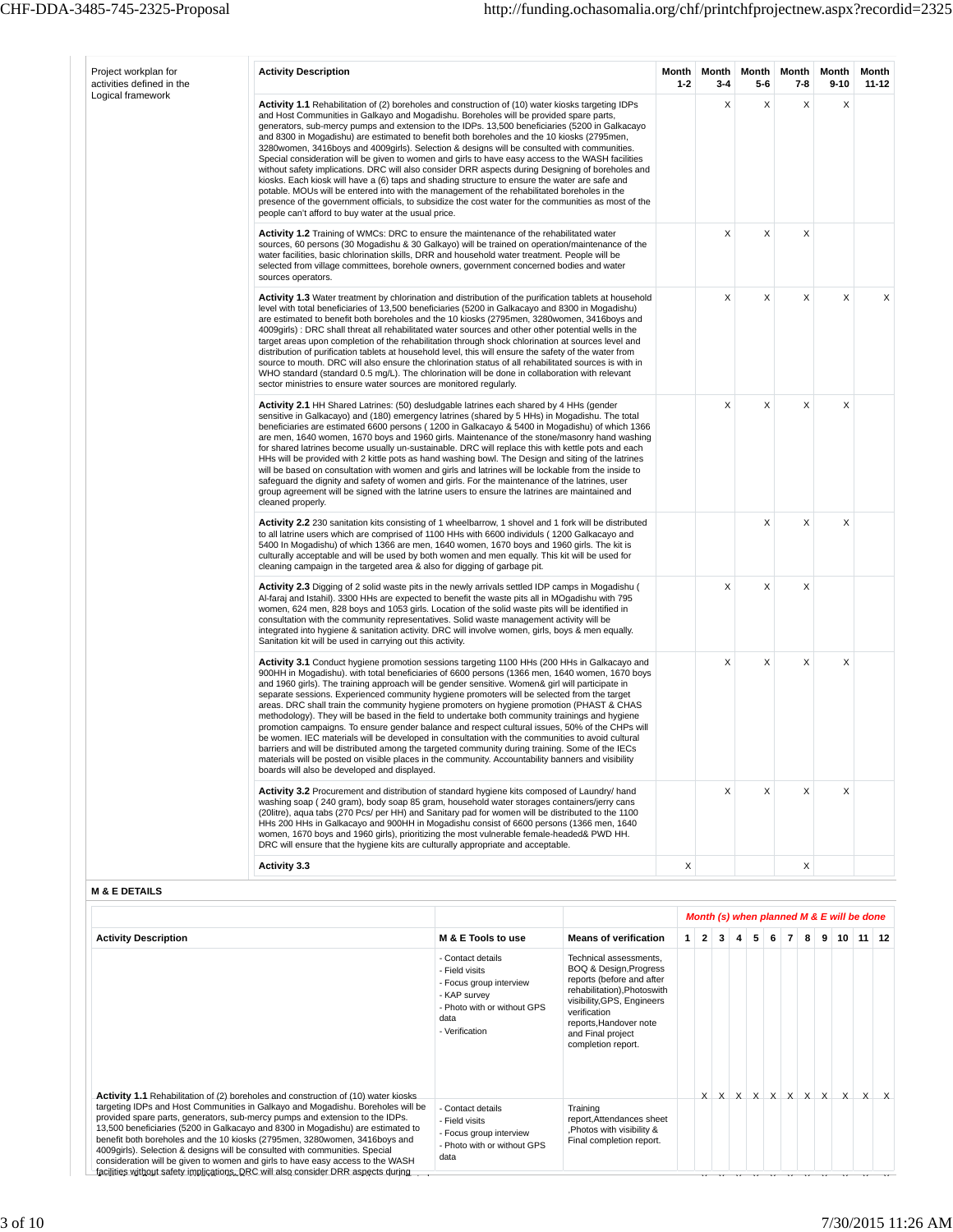|                                                                                                                                                                                                                                                                                                                                                                                                                                                                                                                                                                                                                                                                                                                                                                                                                                                                                                                                                                                                                                                                         |              |                       | - Verification                                                                                                                                                                                                 |                                                                                                                                                                                                                                                                             |          |                           |                           |              |          |                   |              |                           |              |   |          |          |
|-------------------------------------------------------------------------------------------------------------------------------------------------------------------------------------------------------------------------------------------------------------------------------------------------------------------------------------------------------------------------------------------------------------------------------------------------------------------------------------------------------------------------------------------------------------------------------------------------------------------------------------------------------------------------------------------------------------------------------------------------------------------------------------------------------------------------------------------------------------------------------------------------------------------------------------------------------------------------------------------------------------------------------------------------------------------------|--------------|-----------------------|----------------------------------------------------------------------------------------------------------------------------------------------------------------------------------------------------------------|-----------------------------------------------------------------------------------------------------------------------------------------------------------------------------------------------------------------------------------------------------------------------------|----------|---------------------------|---------------------------|--------------|----------|-------------------|--------------|---------------------------|--------------|---|----------|----------|
| <b>Activity 1.3</b> Water treatment by chlorination and distribution of the purification<br>tablets at household level with total beneficiaries of 13,500 beneficiaries (5200 in<br>Galkacayo and 8300 in Mogadishu) are estimated to benefit both boreholes and the<br>10 kiosks (2795men, 3280women, 3416boys and 4009qirls) : DRC shall threat all<br>rehabilitated water sources and other other potential wells in the target areas upon<br>completion of the rehabilitation through shock chlorination at sources level and<br>distribution of purification tablets at household level, this will ensure the safety of the<br>water from source to mouth. DRC will also ensure the chlorination status of all<br>rehabilitated sources is with in WHO standard (standard 0.5 mg/L). The chlorination<br>will be done in collaboration with relevant sector ministries to ensure water sources<br>are monitored regularly.                                                                                                                                         |              |                       | - Contact details<br>- Data collection<br>- Field visits<br>- GPS data<br>- KAP survey<br>- Photo with or without GPS<br>data<br>- Verification                                                                | Water-testing &<br>Chlorination<br>reports, Monitoring/field<br>visit reports, Chlorination<br>photos with visibility, GPS<br>of the sources & Final<br>project completion report.                                                                                          |          | X                         | X                         | $\mathsf{X}$ |          | $X$ $X$ $X$ $X$   |              |                           | $\mathsf{X}$ | X | $\times$ | $\times$ |
| Activity 2.1 HH Shared Latrines: (50) desludgable latrines each shared by 4 HHs<br>(gender sensitive in Galkacayo) and (180) emergency latrines (shared by 5 HHs) in<br>Mogadishu. The total beneficiaries are estimated 6600 persons (1200 in Galkacayo<br>& 5400 in Mogadishu) of which 1366 are men, 1640 women, 1670 boys and 1960<br>girls. Maintenance of the stone/masonry hand washing for shared latrines become<br>usually un-sustainable. DRC will replace this with kettle pots and each HHs will be<br>provided with 2 kittle pots as hand washing bowl. The Design and siting of the<br>latrines will be based on consultation with women and girls and latrines will be<br>lockable from the inside to safeguard the dignity and safety of women and girls. For<br>the maintenance of the latrines, user group agreement will be signed with the latrine<br>users to ensure the latrines are maintained and cleaned properly.                                                                                                                            |              |                       | - Contact details<br>- Distribution monitoring<br>- Field visits<br>- GPS data<br>- KAP survey<br>- Photo with or without GPS<br>data<br>- Post Distribution Monitoring<br>- Verification                      | BOQs, Designs, Photos<br>with visibilities, GPS of the<br>latrines, User groups<br>agreements, Distribution<br>list with, AGD, fingerprints<br>and contact<br>details, Engineers<br>verification reports and<br>Final project completion<br>report.                         | $\times$ | $\times$                  | $\times$                  |              |          | $X$ $X$ $X$       | $\times$     | $\boldsymbol{\mathsf{X}}$ | X            | X | X        | X        |
| Activity 2.2 230 sanitation kits consisting of 1 wheelbarrow, 1 shovel and 1 fork will<br>be distributed to all latrine users which are comprised of 1100 HHs with 6600<br>individuls (1200 Galkacayo and 5400 In Mogadishu) of which 1366 are men, 1640<br>women, 1670 boys and 1960 girls. The kit is culturally acceptable and will be used<br>by both women and men equally. This kit will be used for cleaning campaign in the<br>targeted area & also for digging of garbage pit.                                                                                                                                                                                                                                                                                                                                                                                                                                                                                                                                                                                 |              |                       | - Contact details<br>- Distribution monitoring<br>- Field visits<br>- KAP survey<br>- Photo with or without GPS<br>data<br>- Post Distribution Monitoring                                                      | <b>Beneficiary Distribution list</b><br>with AGD, contact list and<br>fingerprints, Photos with<br>visibility, Post distribution<br>report and Final project<br>completion report.                                                                                          |          |                           | X                         | $\times$     |          | $x \mid x \mid x$ |              | $\boldsymbol{\mathsf{X}}$ | X            | X | X        | $\times$ |
| Activity 2.3 Digging of 2 solid waste pits in the newly arrivals settled IDP camps in<br>Mogadishu (Al-faraj and Istahil). 3300 HHs are expected to benefit the waste pits all<br>in MOgadishu with 795 women, 624 men, 828 boys and 1053 girls. Location of the<br>solid waste pits will be identified in consultation with the community representatives.<br>Solid waste management activity will be integrated into hygiene & sanitation activity.<br>DRC will involve women, girls, boys & men equally. Sanitation kit will be used in<br>carrying out this activity.                                                                                                                                                                                                                                                                                                                                                                                                                                                                                               |              |                       | - Contact details<br>- Field visits<br>- KAP survey<br>- Photo with or without GPS<br>data<br>- Verification                                                                                                   | Technical<br>assessment, BOQ &<br>Design, Photos with<br>visibilities, Progress<br>reports, GPS of The<br>skips, Hand over note and<br>Final completion report.                                                                                                             | $\times$ | $\times$                  | $\mathsf{X}$              |              |          | $X$ $X$ $X$ $X$   |              | $\times$                  | $\times$     | X | X        | $\times$ |
| Activity 3.1 Conduct hygiene promotion sessions targeting 1100 HHs (200 HHs in<br>Galkacayo and 900HH in Mogadishu). with total beneficiaries of 6600 persons (1366<br>men, 1640 women, 1670 boys and 1960 girls). The training approach will be gender<br>sensitive. Women& girl will participate in separate sessions. Experienced community<br>hygiene promoters will be selected from the target areas. DRC shall train the<br>community hygiene promoters on hygiene promotion (PHAST & CHAS<br>methodology). They will be based in the field to undertake both community trainings<br>and hygiene promotion campaigns. To ensure gender balance and respect cultural<br>issues, 50% of the CHPs will be women. IEC materials will be developed in<br>consultation with the communities to avoid cultural barriers and will be distributed<br>among the targeted community during training. Some of the IECs materials will be<br>posted on visible places in the community. Accountability banners and visibility<br>boards will also be developed and displayed. |              |                       | - Contact details<br>- Data collection<br>- Distribution monitoring<br>- Field visits<br>- Focus group interview<br>- Individual interview<br>- KAP survey<br>- Post Distribution Monitoring<br>- Verification | Beneficiary lists with AGD<br>& contact details, Daily<br>attendance sheets signed<br>by each<br>beneficiaries, Training<br>reports, Photos with<br>visibilities for the training<br>and campaigns, GPS of<br>the target locations &<br>Final project completion<br>report. | $\times$ | $\boldsymbol{\mathsf{X}}$ | $\boldsymbol{\mathsf{x}}$ |              |          | $X$ $X$ $X$       | $\mathsf{X}$ | $\boldsymbol{\mathsf{X}}$ | X            | X | X        | $\times$ |
| Activity 3.2 Procurement and distribution of standard hygiene kits composed of<br>Laundry/ hand washing soap (240 gram), body soap 85 gram, household water<br>storages containers/jerry cans (20litre), aqua tabs (270 Pcs/ per HH) and Sanitary<br>pad for women will be distributed to the 1100 HHs 200 HHs in Galkacayo and<br>900HH in Mogadishu consist of 6600 persons (1366 men, 1640 women, 1670 boys<br>and 1960 girls), prioritizing the most vulnerable female-headed& PWD HH. DRC will<br>ensure that the hygiene kits are culturally appropriate and acceptable.                                                                                                                                                                                                                                                                                                                                                                                                                                                                                          |              |                       | - Contact details<br>- Distribution monitoring<br>- Field visits<br>- Focus group interview<br>- Individual interview<br>- Post Distribution Monitoring<br>- Verification                                      | <b>Beneficiary Distributionlist</b><br>with AGD , fingerprints and<br>contact details, Photos<br>with visibility & Final<br>project completion report.                                                                                                                      |          |                           | X                         | $\times$     | $\times$ | $\times$          | $\mathsf{X}$ | $\times$                  | $\mathsf{X}$ | X | X        | $\times$ |
| <b>Activity 3.3</b>                                                                                                                                                                                                                                                                                                                                                                                                                                                                                                                                                                                                                                                                                                                                                                                                                                                                                                                                                                                                                                                     |              |                       |                                                                                                                                                                                                                |                                                                                                                                                                                                                                                                             |          |                           |                           |              |          |                   |              |                           |              |   |          |          |
| <b>OTHER INFORMATION</b>                                                                                                                                                                                                                                                                                                                                                                                                                                                                                                                                                                                                                                                                                                                                                                                                                                                                                                                                                                                                                                                |              |                       |                                                                                                                                                                                                                |                                                                                                                                                                                                                                                                             |          |                           |                           |              |          |                   |              |                           |              |   |          |          |
| Coordination with other<br>Organizations in project area                                                                                                                                                                                                                                                                                                                                                                                                                                                                                                                                                                                                                                                                                                                                                                                                                                                                                                                                                                                                                | Organization | <b>Activity</b>       |                                                                                                                                                                                                                |                                                                                                                                                                                                                                                                             |          |                           |                           |              |          |                   |              |                           |              |   |          |          |
|                                                                                                                                                                                                                                                                                                                                                                                                                                                                                                                                                                                                                                                                                                                                                                                                                                                                                                                                                                                                                                                                         | 1. UNICEF    |                       | To coordinate priorities and approaches for WASH response in various areas and provide information on WASH response and<br>also to avoid overlaps and duplication of activities in the target locations.       |                                                                                                                                                                                                                                                                             |          |                           |                           |              |          |                   |              |                           |              |   |          |          |
|                                                                                                                                                                                                                                                                                                                                                                                                                                                                                                                                                                                                                                                                                                                                                                                                                                                                                                                                                                                                                                                                         | 2. NRC       | coordinated response. | Prioritization of locations and activities to avoid overlaps and duplication of WASH activities in the target locations. To ensure                                                                             |                                                                                                                                                                                                                                                                             |          |                           |                           |              |          |                   |              |                           |              |   |          |          |
|                                                                                                                                                                                                                                                                                                                                                                                                                                                                                                                                                                                                                                                                                                                                                                                                                                                                                                                                                                                                                                                                         | 3. ARC       | coordinated response. | Prioritization of locations and activities to avoid overlaps and duplication of WASH activities in the target locations. To ensure                                                                             |                                                                                                                                                                                                                                                                             |          |                           |                           |              |          |                   |              |                           |              |   |          |          |
|                                                                                                                                                                                                                                                                                                                                                                                                                                                                                                                                                                                                                                                                                                                                                                                                                                                                                                                                                                                                                                                                         | 4. HIJRA     | coordinated response. | Prioritization of locations and activities to avoid overlaps and duplication of WASH activities in the target locations. To ensure                                                                             |                                                                                                                                                                                                                                                                             |          |                           |                           |              |          |                   |              |                           |              |   |          |          |

|                      |                  | coordinated response.                                                                                                                                                       |
|----------------------|------------------|-----------------------------------------------------------------------------------------------------------------------------------------------------------------------------|
|                      | 5. ADRA          | Prioritization of locations and activities to avoid overlaps and duplication of WASH activities in the target locations. To ensure<br>coordinated response.                 |
|                      | 6. IRC           | Prioritization of locations and activities to avoid overlaps and duplication of WASH activities in the target locations. To ensure<br>coordinated response                  |
|                      | 7. SCI           | Prioritization of locations and activities to avoid overlaps and duplication of WASH activities in the target locations. To ensure<br>coordinated response.                 |
|                      | 8. PAH           | Prioritization of locations and activities to avoid overlaps and duplication of WASH activities in the target locations. To ensure<br>coordinated response. (south Galkayo) |
|                      | 9. ADESO         | Joint monitoring visits                                                                                                                                                     |
|                      | 10. WASH CLUSTER | sharing reports                                                                                                                                                             |
|                      | 11. UNOCHA       | Prioritization of locations and activities to avoid overlaps and duplication of WASH activities in the target locations.                                                    |
| Gender theme support | Yes              |                                                                                                                                                                             |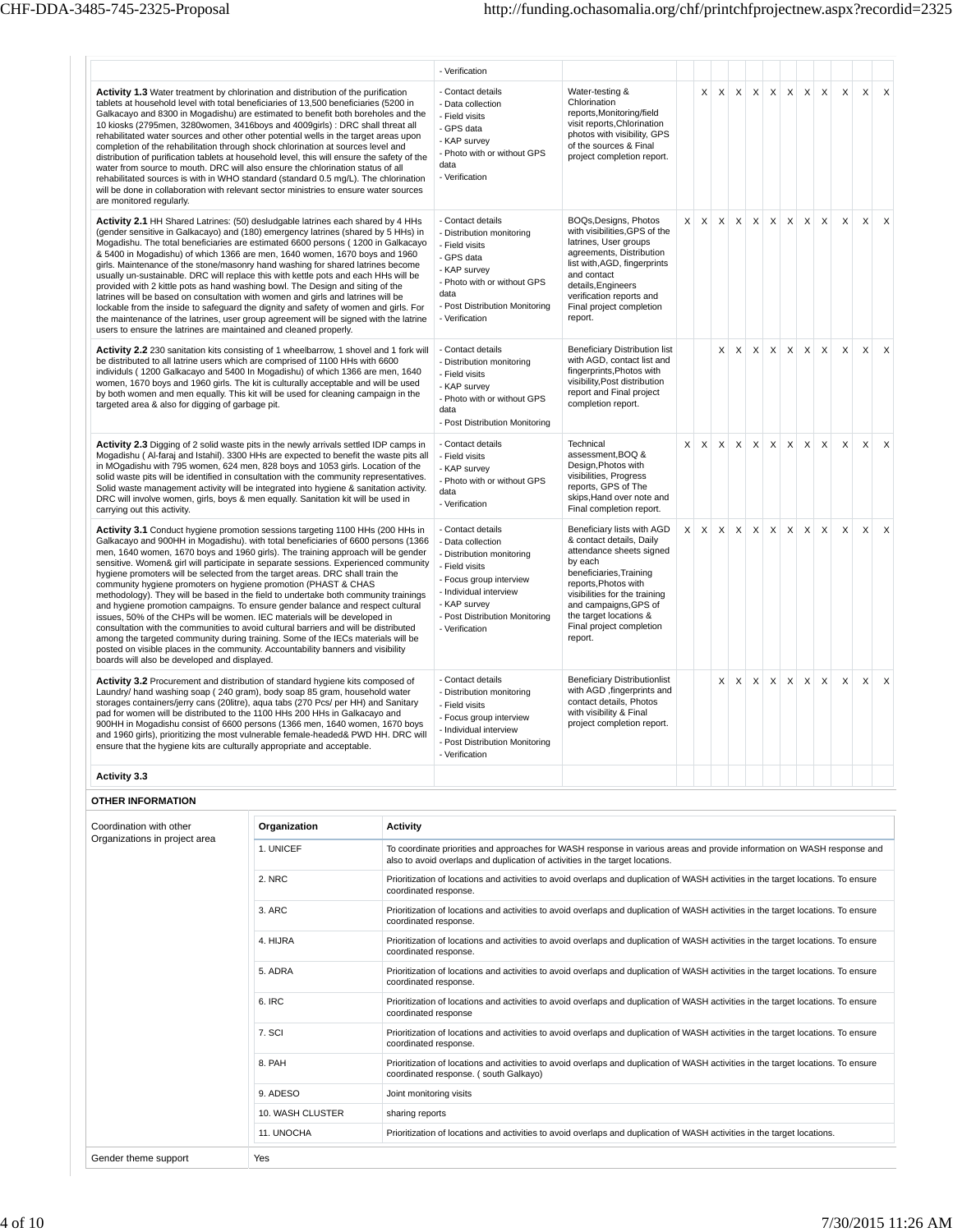| Outline how the project supports<br>the gender theme       |                         | men.                     | The project will be implemented through DRC Age, Gender and Diversity (AGD) standards and the Global WASH Cluster agreed 5 Minimum<br>commitments for the safety and dignity of affected people. In addition to this, separate consultations will be established with women, girls, boys, older<br>people and those with disabilities prior to the implementation. This is to ensure that different needs of women, girls, boys and men are captured and<br>that they will participate in decisions affecting them. DRC will also comply with the IASC Guidelines for Gender-based Violence Interventions in<br>Humanitarian programming. The project will be implemented by mixed staff (M&F) so that specific issues for women and men are addressed. All<br>designs including water, latrines and solid waste pits will be developed using consultative approach. The latrines will be constructed separately for<br>men and women and well ventilated and lockable from inside and outside. Accessibility of the latrines for disable people will be ensured through<br>installing disability friendly hangs and slopes at the entrance and inside latrines. Latrine user groups including women, girls and boys will be<br>consulted when designing the latrine sittings. Sanitation kits will be culturally accepted and user friendly for both male and female beneficiaries.<br>Women and girls will be trained by a female facilitator to ensure that gender sensitive topics are well covered and understood and that beneficiaries<br>are enabled a comfortable environment to raise their concerns. Training topics/messages will be both gender and age-sensitive. Female-headed<br>households, orphaned and vulnerable children (girls and boys) will be given priority in the selection of beneficiaries targeted for distribution of<br>sanitation and hygiene kits. The hygiene kits will take special consideration to the needs of women and girls, separately from the needs of boys and |              |              |          |          |             |              |          |                    |
|------------------------------------------------------------|-------------------------|--------------------------|--------------------------------------------------------------------------------------------------------------------------------------------------------------------------------------------------------------------------------------------------------------------------------------------------------------------------------------------------------------------------------------------------------------------------------------------------------------------------------------------------------------------------------------------------------------------------------------------------------------------------------------------------------------------------------------------------------------------------------------------------------------------------------------------------------------------------------------------------------------------------------------------------------------------------------------------------------------------------------------------------------------------------------------------------------------------------------------------------------------------------------------------------------------------------------------------------------------------------------------------------------------------------------------------------------------------------------------------------------------------------------------------------------------------------------------------------------------------------------------------------------------------------------------------------------------------------------------------------------------------------------------------------------------------------------------------------------------------------------------------------------------------------------------------------------------------------------------------------------------------------------------------------------------------------------------------------------------------------------------------------------------|--------------|--------------|----------|----------|-------------|--------------|----------|--------------------|
| Select (tick) activities that supports<br>the gender theme |                         |                          | Activity 1.1: Rehabilitation of (2) boreholes and construction of (10) water kiosks targeting IDPs and Host Communities in Galkayo and Mogadishu.<br>Boreholes will be provided spare parts, generators, sub-mercy pumps and extension to the IDPs. 13,500 beneficiaries (5200 in Galkacayo and 8300 in<br>Mogadishu) are estimated to benefit both boreholes and the 10 kiosks (2795men, 3280women, 3416boys and 4009girls). Selection & designs will be<br>consulted with communities. Special consideration will be given to women and girls to have easy access to the WASH facilities without safety implications.<br>DRC will also consider DRR aspects during Designing of boreholes and kiosks. Each kiosk will have a (6) taps and shading structure to ensure the water<br>are safe and potable. MOUs will be entered into with the management of the rehabilitated boreholes in the presence of the government officials, to<br>subsidize the cost water for the communities as most of the people can't afford to buy water at the usual price.                                                                                                                                                                                                                                                                                                                                                                                                                                                                                                                                                                                                                                                                                                                                                                                                                                                                                                                                                  |              |              |          |          |             |              |          |                    |
|                                                            |                         | $\sqrt{2}$               | Activity 1.2: Training of WMCs: DRC to ensure the maintenance of the rehabilitated water sources, 60 persons (30 Mogadishu & 30 Galkayo) will be<br>trained on operation/maintenance of the water facilities, basic chlorination skills, DRR and household water treatment. People will be selected from village<br>committees, borehole owners, government concerned bodies and water sources operators.                                                                                                                                                                                                                                                                                                                                                                                                                                                                                                                                                                                                                                                                                                                                                                                                                                                                                                                                                                                                                                                                                                                                                                                                                                                                                                                                                                                                                                                                                                                                                                                                    |              |              |          |          |             |              |          |                    |
|                                                            |                         | ☑                        | Activity 1.3: Water treatment by chlorination and distribution of the purification tablets at household level with total beneficiaries of 13,500 beneficiaries<br>(5200 in Galkacayo and 8300 in Mogadishu) are estimated to benefit both boreholes and the 10 kiosks (2795men, 3280women, 3416boys and 4009girls) :<br>DRC shall threat all rehabilitated water sources and other other potential wells in the target areas upon completion of the rehabilitation through shock<br>chlorination at sources level and distribution of purification tablets at household level, this will ensure the safety of the water from source to mouth. DRC will<br>also ensure the chlorination status of all rehabilitated sources is with in WHO standard (standard 0.5 mg/L). The chlorination will be done in collaboration<br>with relevant sector ministries to ensure water sources are monitored regularly.                                                                                                                                                                                                                                                                                                                                                                                                                                                                                                                                                                                                                                                                                                                                                                                                                                                                                                                                                                                                                                                                                                   |              |              |          |          |             |              |          |                    |
|                                                            |                         | $\overline{\mathcal{A}}$ | Activity 2.1: HH Shared Latrines: (50) desludgable latrines each shared by 4 HHs (gender sensitive in Galkacayo) and (180) emergency latrines (shared<br>by 5 HHs) in Mogadishu. The total beneficiaries are estimated 6600 persons (1200 in Galkacayo & 5400 in Mogadishu) of which 1366 are men, 1640<br>women, 1670 boys and 1960 girls. Maintenance of the stone/masonry hand washing for shared latrines become usually un-sustainable. DRC will replace<br>this with kettle pots and each HHs will be provided with 2 kittle pots as hand washing bowl. The Design and siting of the latrines will be based on<br>consultation with women and girls and latrines will be lockable from the inside to safeguard the dignity and safety of women and girls. For the maintenance<br>of the latrines, user group agreement will be signed with the latrine users to ensure the latrines are maintained and cleaned properly.                                                                                                                                                                                                                                                                                                                                                                                                                                                                                                                                                                                                                                                                                                                                                                                                                                                                                                                                                                                                                                                                               |              |              |          |          |             |              |          |                    |
|                                                            |                         | $\overline{\mathcal{A}}$ | Activity 2.2: 230 sanitation kits consisting of 1 wheelbarrow, 1 shovel and 1 fork will be distributed to all latrine users which are comprised of 1100 HHs<br>with 6600 individuls (1200 Galkacayo and 5400 In Mogadishu) of which 1366 are men, 1640 women, 1670 boys and 1960 girls. The kit is culturally<br>acceptable and will be used by both women and men equally. This kit will be used for cleaning campaign in the targeted area & also for digging of garbage<br>pit.                                                                                                                                                                                                                                                                                                                                                                                                                                                                                                                                                                                                                                                                                                                                                                                                                                                                                                                                                                                                                                                                                                                                                                                                                                                                                                                                                                                                                                                                                                                           |              |              |          |          |             |              |          |                    |
|                                                            |                         | $\overline{\mathcal{A}}$ | Activity 2.3: Digging of 2 solid waste pits in the newly arrivals settled IDP camps in Mogadishu (Al-faraj and Istahil). 3300 HHs are expected to benefit<br>the waste pits all in MOgadishu with 795 women, 624 men, 828 boys and 1053 girls. Location of the solid waste pits will be identified in consultation with<br>the community representatives. Solid waste management activity will be integrated into hygiene & sanitation activity. DRC will involve women, girls, boys &<br>men equally. Sanitation kit will be used in carrying out this activity.                                                                                                                                                                                                                                                                                                                                                                                                                                                                                                                                                                                                                                                                                                                                                                                                                                                                                                                                                                                                                                                                                                                                                                                                                                                                                                                                                                                                                                            |              |              |          |          |             |              |          |                    |
|                                                            |                         | ☑                        | Activity 3.1: Conduct hygiene promotion sessions targeting 1100 HHs (200 HHs in Galkacayo and 900HH in Mogadishu). with total beneficiaries of 6600<br>persons (1366 men, 1640 women, 1670 boys and 1960 girls). The training approach will be gender sensitive. Women& girl will participate in separate<br>sessions. Experienced community hygiene promoters will be selected from the target areas. DRC shall train the community hygiene promoters on hygiene<br>promotion (PHAST & CHAS methodology). They will be based in the field to undertake both community trainings and hygiene promotion campaigns. To<br>ensure gender balance and respect cultural issues, 50% of the CHPs will be women. IEC materials will be developed in consultation with the communities<br>to avoid cultural barriers and will be distributed among the targeted community during training. Some of the IECs materials will be posted on visible places<br>in the community. Accountability banners and visibility boards will also be developed and displayed.                                                                                                                                                                                                                                                                                                                                                                                                                                                                                                                                                                                                                                                                                                                                                                                                                                                                                                                                                       |              |              |          |          |             |              |          |                    |
|                                                            |                         | $\checkmark$             | Activity 3.2: Procurement and distribution of standard hygiene kits composed of Laundry/ hand washing soap (240 gram), body soap 85 gram,<br>household water storages containers/jerry cans (20litre), aqua tabs (270 Pcs/ per HH) and Sanitary pad for women will be distributed to the 1100 HHs 200<br>HHs in Galkacayo and 900HH in Mogadishu consist of 6600 persons (1366 men, 1640 women, 1670 boys and 1960 girls), prioritizing the most vulnerable<br>female-headed& PWD HH. DRC will ensure that the hygiene kits are culturally appropriate and acceptable.                                                                                                                                                                                                                                                                                                                                                                                                                                                                                                                                                                                                                                                                                                                                                                                                                                                                                                                                                                                                                                                                                                                                                                                                                                                                                                                                                                                                                                       |              |              |          |          |             |              |          |                    |
|                                                            |                         | $\sqrt{ }$               | Activity 3.3:                                                                                                                                                                                                                                                                                                                                                                                                                                                                                                                                                                                                                                                                                                                                                                                                                                                                                                                                                                                                                                                                                                                                                                                                                                                                                                                                                                                                                                                                                                                                                                                                                                                                                                                                                                                                                                                                                                                                                                                                |              |              |          |          |             |              |          |                    |
| <b>BUDGET</b>                                              |                         |                          |                                                                                                                                                                                                                                                                                                                                                                                                                                                                                                                                                                                                                                                                                                                                                                                                                                                                                                                                                                                                                                                                                                                                                                                                                                                                                                                                                                                                                                                                                                                                                                                                                                                                                                                                                                                                                                                                                                                                                                                                              |              |              |          |          |             |              |          |                    |
| A:1 Staff and                                              | 1.1 International Staff |                          |                                                                                                                                                                                                                                                                                                                                                                                                                                                                                                                                                                                                                                                                                                                                                                                                                                                                                                                                                                                                                                                                                                                                                                                                                                                                                                                                                                                                                                                                                                                                                                                                                                                                                                                                                                                                                                                                                                                                                                                                              |              |              |          |          |             |              |          |                    |
| Personnel<br>Costs                                         | Code                    |                          | <b>Budget Line Description</b>                                                                                                                                                                                                                                                                                                                                                                                                                                                                                                                                                                                                                                                                                                                                                                                                                                                                                                                                                                                                                                                                                                                                                                                                                                                                                                                                                                                                                                                                                                                                                                                                                                                                                                                                                                                                                                                                                                                                                                               | Units        | Unit<br>Cost | Duration | TimeUnit | Amount(USD) | Organization | CHF      | %charged to<br>CHF |
|                                                            | 1.1.1                   |                          | Deputy Country Director                                                                                                                                                                                                                                                                                                                                                                                                                                                                                                                                                                                                                                                                                                                                                                                                                                                                                                                                                                                                                                                                                                                                                                                                                                                                                                                                                                                                                                                                                                                                                                                                                                                                                                                                                                                                                                                                                                                                                                                      | $\mathbf{1}$ | 9075         |          | 12 Month | 108,900.00  | 103,455.00   | 5,445.00 | 5.00               |
|                                                            | 1.1.2                   |                          | WASH/Infrastructure Manager                                                                                                                                                                                                                                                                                                                                                                                                                                                                                                                                                                                                                                                                                                                                                                                                                                                                                                                                                                                                                                                                                                                                                                                                                                                                                                                                                                                                                                                                                                                                                                                                                                                                                                                                                                                                                                                                                                                                                                                  | $\mathbf{1}$ | 8200         |          | 12 Month | 98,400.00   | 93.480.00    | 4,920.00 | 5.00               |

| 1.1.2     | WASH/Infrastructure Manager                 |   | 8200  | 12              | Month | 98,400.00  | 93,480.00  | 4,920.00  | 5.00  |
|-----------|---------------------------------------------|---|-------|-----------------|-------|------------|------------|-----------|-------|
| 1.1.3     | Procurement/Logistics Coordinator           | 1 | 7100  | 12 <sub>1</sub> | Month | 85,200.00  | 80,940.00  | 4,260.00  | 5.00  |
| 1.1.4     | Monitoring, Evaluation and Learning Manager |   | 7200  | 12              | Month | 86,400.00  | 82,080.00  | 4,320.00  | 5.00  |
| 1.1.5     | Grant & Compliance Manager                  | 1 | 7100  | 12              | Month | 85,200.00  | 80,940.00  | 4,260.00  | 5.00  |
| 1.1.6     | Deputy Regional Director                    | 1 | 14000 | 12              | Month | 168,000.00 | 151,200.00 | 16,800.00 | 10.00 |
| $-1.1.7$  |                                             |   |       |                 |       |            |            |           |       |
| $-1.1.8$  |                                             |   |       |                 |       |            |            |           |       |
| $-1.1.9$  |                                             |   |       |                 |       |            |            |           |       |
| $-1.1.10$ |                                             |   |       |                 |       |            |            |           |       |
| $-1.1.11$ |                                             |   |       |                 |       |            |            |           |       |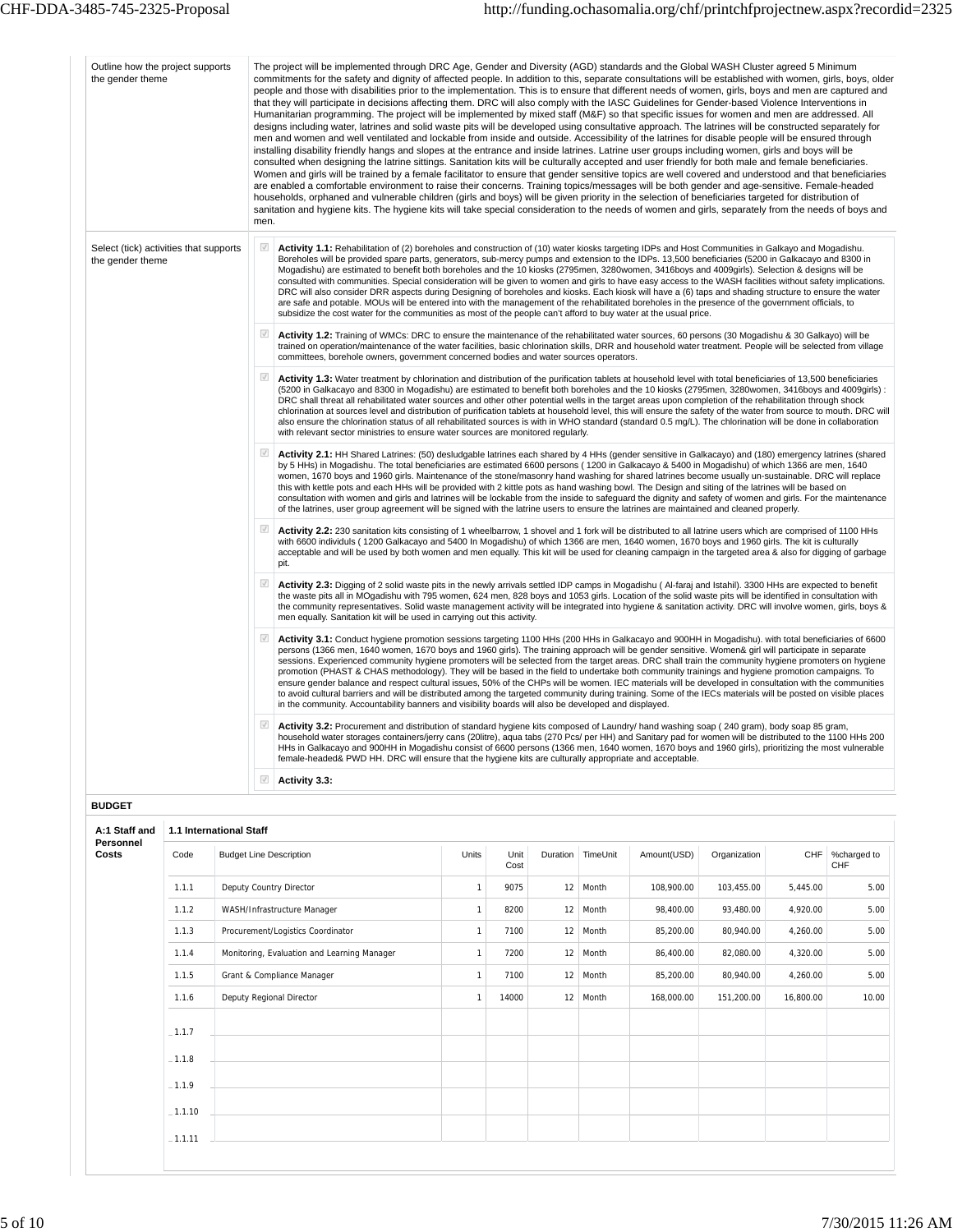|                                      | 1.1.12                   |                                                                             |                  |           |                |                   |             |              |           |                    |
|--------------------------------------|--------------------------|-----------------------------------------------------------------------------|------------------|-----------|----------------|-------------------|-------------|--------------|-----------|--------------------|
|                                      | 1.1.13                   |                                                                             |                  |           |                |                   |             |              |           |                    |
|                                      | 1.1.14                   |                                                                             |                  |           |                |                   |             |              |           |                    |
|                                      |                          |                                                                             |                  |           |                |                   |             |              |           |                    |
|                                      | 1.1.15                   |                                                                             |                  |           |                |                   |             |              |           |                    |
|                                      | 1.1.16                   |                                                                             |                  |           |                |                   |             |              |           |                    |
|                                      | 1.1.17                   |                                                                             |                  |           |                |                   |             |              |           |                    |
|                                      | 1.1.18                   |                                                                             |                  |           |                |                   |             |              |           |                    |
|                                      |                          | Subtotal                                                                    |                  |           |                |                   | 632.100.00  | 592,095.00   | 40.005.00 |                    |
|                                      | <b>Budget Narrative:</b> |                                                                             |                  |           |                |                   |             |              |           |                    |
|                                      | 1.2 Local Staff          |                                                                             |                  |           |                |                   |             |              |           |                    |
|                                      | Code                     | <b>Budget Line Description</b>                                              | Units            | Unit Cost |                | Duration TimeUnit | Amount(USD) | Organization | CHF       | %charged to<br>CHF |
|                                      | 1.2.1                    | WASH Coordinator (Country Office)                                           | $\mathbf{1}$     | 2100      |                | 12 Month          | 25,200.00   | 22,680.00    | 2,520.00  | 10.00              |
|                                      | 1.2.2                    | Wash Officer- 2 ( Mogadishu & Galkacayo)                                    | $\overline{c}$   | 1312.556  |                | 12 Month          | 31,501.34   | 22,995.98    | 8,505.36  | 27.00              |
|                                      | 1.2.3                    | Field Engineer-2 (Mogadishu & Galkcayo)                                     | $\boldsymbol{2}$ | 1580      |                | 12 Month          | 37,920.00   | 31,284.00    | 6,636.00  | 17.50              |
|                                      | 1.2.4                    | M&E staff Coordinator-Mogadishu                                             | $\mathbf{1}$     | 1580      | 12             | Month             | 18,960.00   | 17,064.00    | 1,896.00  | 10.00              |
|                                      | 1.2.5                    | Area Manager-Galkacayo                                                      | $\mathbf{1}$     | 6174      |                | 12 Month          | 74,088.00   | 70,383.60    | 3,704.40  | 5.00               |
|                                      | 1.2.6                    | Deputy Area Manager (2) Galkcayo & Mogadishu)                               | $\overline{a}$   | 2776      |                | 12 Month          | 66,624.00   | 63,292.80    | 3,331.20  | 5.00               |
|                                      | 1.2.7                    | Finance Coordinator for Galkacayo                                           | $\mathbf{1}$     | 2211      |                | 12 Month          | 26,532.00   | 25,391.12    | 1,140.88  | 4.30               |
|                                      | 1.2.8                    | Procurement Assistant for Mogadishu                                         | $\mathbf{1}$     | 834       |                | 12 Month          | 10,008.00   | 9,577.66     | 430.34    | 4.30               |
|                                      | 1.2.9                    | Snr. HR/Admin Officer                                                       | $\mathbf{1}$     | 1284      |                | 12 Month          | 15,408.00   | 14,637.60    | 770.40    | 5.00               |
|                                      | 1.2.10                   | Finance Officer - Mogadishu                                                 | $\mathbf{1}$     | 1191      |                | 12 Month          | 14,292.00   | 13,577.40    | 714.60    | 5.00               |
|                                      | 1.2.11                   | Finance Officer - Country Office                                            | $\mathbf{1}$     | 2200      |                | 12 Month          | 26,400.00   | 25,080.00    | 1,320.00  | 5.00               |
|                                      | 1.2.12                   | Compliance Officer                                                          | $\mathbf{1}$     | 1893      |                | 12 Month          | 22,716.00   | 20,444.40    | 2,271.60  | 10.00              |
|                                      | 1.2.13                   |                                                                             |                  |           |                |                   |             |              |           |                    |
|                                      | 1.2.14                   |                                                                             |                  |           |                |                   |             |              |           |                    |
|                                      | 1.2.15                   |                                                                             |                  |           |                |                   |             |              |           |                    |
|                                      | 1.2.16                   |                                                                             |                  |           |                |                   |             |              |           |                    |
|                                      | 1.2.17                   |                                                                             |                  |           |                |                   |             |              |           |                    |
|                                      |                          |                                                                             |                  |           |                |                   |             |              |           |                    |
|                                      | 1.2.18                   |                                                                             |                  |           |                |                   |             | 336,408.56   | 33,240.78 |                    |
|                                      |                          | Sub Total                                                                   |                  |           |                |                   | 369,649.34  |              |           |                    |
|                                      | <b>Budget Narrative:</b> |                                                                             |                  |           |                |                   |             |              |           |                    |
| <b>B:2 Supplies,</b><br>Commodities, | Code                     | <b>Budget Line Description</b>                                              | Units            | Unit Cost |                | Duration TimeUnit | Amount(USD) | Organization | CHF       | %charged to<br>CHF |
| Materials                            | 2.1.1                    | Rehabilitation of two strategic boreholes                                   | $\sqrt{2}$       | 33000.08  | $\mathbf{1}$   | lumpsum           | 66,000.16   | 0.00         | 66,000.16 | 100.00             |
|                                      | 2.1.2                    | Construction of 10 water kiosk                                              | 10               | 1976.64   | 1              | lumpsum           | 19,766.40   | 0.00         | 19,766.40 | 100.00             |
|                                      | 2.1.3                    | Construction of desludgable latrines in Gaalkacyo                           | 50               | 700       | $\mathbf{1}$   | lumpsum           | 35,000.00   | 0.00         | 35,000.00 | 100.00             |
|                                      | 2.1.4                    | Construction of Emergency shared latrines in<br>Mogadishu                   | 180              | 350       | 1              | lumpsum           | 63,000.00   | 0.00         | 63,000.00 | 100.00             |
|                                      | 2.1.5                    | Excavation and construction of 2 communal solid<br>waste skips in Mogadishu | $\overline{2}$   | 2000      | $\mathbf{1}$   | lumpsum           | 4,000.00    | 0.00         | 4,000.00  | 100.00             |
|                                      | 2.1.6                    | Training of the community water Management                                  | $\sqrt{2}$       | 7002      | $\mathbf{1}$   | Lump sum          | 14,004.00   | 0.00         | 14,004.00 | 100.00             |
|                                      | 2.1.7                    | Training of the Community Hygiene promoters                                 | $\mathbf{1}$     | 954       | $\mathbf{1}$   | lumpsum           | 954.00      | 0.00         | 954.00    | 100.00             |
|                                      | 2.1.8                    | Community Hygiene Promoters incentives                                      | $\,$ 8 $\,$      | 200       | 4              | Month             | 6,400.00    | 0.00         | 6,400.00  | 100.00             |
|                                      | 2.1.9                    | Pre-and Post KAP of the project                                             | $\mathbf{1}$     | 4375      | 1              | Lumpsum           | 4,375.00    | 0.00         | 4,375.00  | 100.00             |
|                                      | 2.1.10                   | Government/Joint Monitoring of activities                                   | $\mathbf{1}$     | 2500      | $\overline{a}$ | lumpsum           | 5,000.00    | 0.00         | 5,000.00  | 100.00             |
|                                      | 2.1.11                   | Water testing and water treatment cost                                      | $\mathbf{1}$     | 2500      |                | 2 lumpsum         | 5,000.00    | 0.00         | 5,000.00  | 100.00             |
|                                      | 2.1.12                   | Distribution of sanitation kits -Galcayo & Mogadishu                        | 230              | 35        | 1              | lumpsum           | 8,050.00    | 0.00         | 8,050.00  | 100.00             |
|                                      | 2.1.13                   | Distribution of hygiene kits -Galcayo & Mogadishu                           | 1100             | 22.78     |                | 1 lumpsum         | 25,058.00   | 0.00         | 25,058.00 | 100.00             |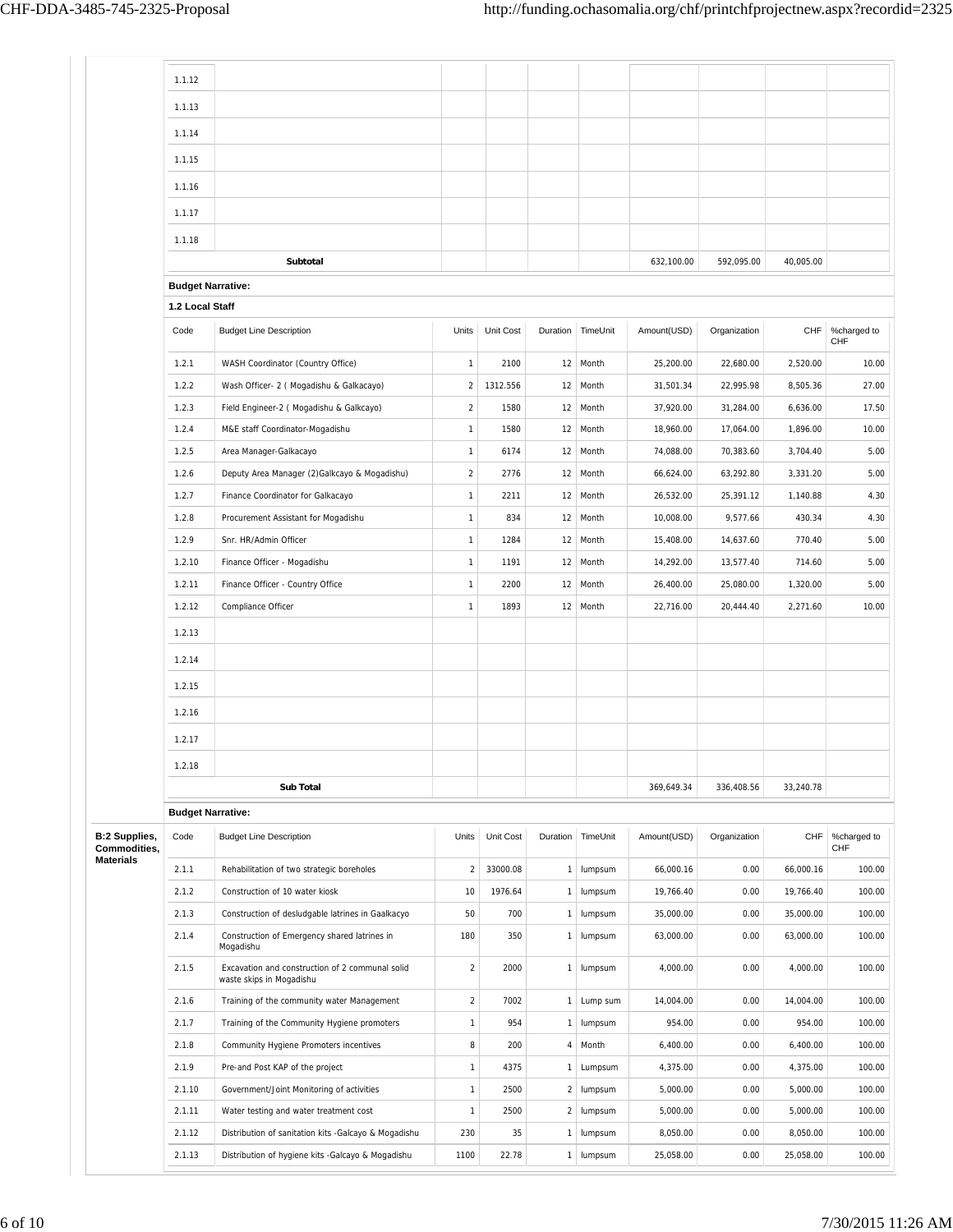|                                       | 2.1.14                   | Visibility Information boards and SMS feed back<br>system | $\mathbf{1}$ | 2255         |                   | $1$ lumpsum            | 2,255.00    | 0.00         | 2,255.00   | 100.00                 |
|---------------------------------------|--------------------------|-----------------------------------------------------------|--------------|--------------|-------------------|------------------------|-------------|--------------|------------|------------------------|
|                                       | 2.1.15                   | Vehicle rental inclusive of fuel- Galkacayo/Mogadishu     | $\mathbf 1$  | 3300         |                   | $12 \mid \text{month}$ | 39,600.00   | 29,700.00    | 9,900.00   | 25.00                  |
|                                       | 2.1.16                   |                                                           |              |              |                   |                        |             |              |            |                        |
|                                       | 2.1.17                   |                                                           |              |              |                   |                        |             |              |            |                        |
|                                       | 2.1.18                   |                                                           |              |              |                   |                        |             |              |            |                        |
|                                       |                          | Sub Total                                                 |              |              |                   |                        | 298,462.56  | 29,700.00    | 268,762.56 |                        |
|                                       | <b>Budget Narrative:</b> |                                                           |              |              |                   |                        |             |              |            |                        |
| C:3<br>Equipment                      | Code                     | <b>Budget Line Description</b>                            | Units        | Unit<br>Cost | Duration TimeUnit |                        | Amount(USD) | Organization |            | CHF %charged to<br>CHF |
|                                       | 3.1.1                    | Autocad software                                          | $\mathbf{1}$ | 2200         |                   | 1 lumpsum              | 2,200.00    | 0.00         | 2,200.00   | 100.00                 |
|                                       | 3.1.2                    |                                                           |              |              |                   |                        |             |              |            |                        |
|                                       | 3.1.3                    |                                                           |              |              |                   |                        |             |              |            |                        |
|                                       | 3.1.4                    |                                                           |              |              |                   |                        |             |              |            |                        |
|                                       | 3.1.5                    |                                                           |              |              |                   |                        |             |              |            |                        |
|                                       | 3.1.6                    |                                                           |              |              |                   |                        |             |              |            |                        |
|                                       | 3.1.7                    |                                                           |              |              |                   |                        |             |              |            |                        |
|                                       | 3.1.8                    |                                                           |              |              |                   |                        |             |              |            |                        |
|                                       | 3.1.9                    |                                                           |              |              |                   |                        |             |              |            |                        |
|                                       | 3.1.10                   |                                                           |              |              |                   |                        |             |              |            |                        |
|                                       | 3.1.11                   |                                                           |              |              |                   |                        |             |              |            |                        |
|                                       | 3.1.12                   |                                                           |              |              |                   |                        |             |              |            |                        |
|                                       | 3.1.13                   |                                                           |              |              |                   |                        |             |              |            |                        |
|                                       | 3.1.14                   |                                                           |              |              |                   |                        |             |              |            |                        |
|                                       | 3.1.15                   |                                                           |              |              |                   |                        |             |              |            |                        |
|                                       | 3.1.16                   |                                                           |              |              |                   |                        |             |              |            |                        |
|                                       | 3.1.17                   |                                                           |              |              |                   |                        |             |              |            |                        |
|                                       | 3.1.18                   |                                                           |              |              |                   |                        |             |              |            |                        |
|                                       |                          | Sub Total                                                 |              |              |                   |                        | 2,200.00    | $0.00\,$     | 2,200.00   |                        |
|                                       | <b>Budget Narrative:</b> |                                                           |              |              |                   |                        |             |              |            |                        |
| D:4<br>Contractual<br><b>Services</b> | Code                     | <b>Budget Line Description</b>                            | Units        | Unit<br>Cost | Duration          | TimeUnit               | Amount(USD) | Organization | CHF        | %charged to<br>CHF     |
|                                       | $-4.1.1$                 |                                                           |              |              |                   |                        |             |              |            |                        |
|                                       |                          |                                                           |              |              |                   |                        |             |              |            |                        |
|                                       | $-4.1.2$                 |                                                           |              |              |                   |                        |             |              |            |                        |
|                                       | $-4.1.3$                 |                                                           |              |              |                   |                        |             |              |            |                        |
|                                       | $-4.1.4$                 |                                                           |              |              |                   |                        |             |              |            |                        |
|                                       | $-4.1.5$                 |                                                           |              |              |                   |                        |             |              |            |                        |
|                                       | $-4.1.6$                 |                                                           |              |              |                   |                        |             |              |            |                        |
|                                       | $-4.1.7$                 |                                                           |              |              |                   |                        |             |              |            |                        |
|                                       | $\_4.1.8$                |                                                           |              |              |                   |                        |             |              |            |                        |
|                                       | $-4.1.9$                 |                                                           |              |              |                   |                        |             |              |            |                        |
|                                       |                          |                                                           |              |              |                   |                        |             |              |            |                        |
|                                       | $-4.1.10$<br>$-4.1.11$   |                                                           |              |              |                   |                        |             |              |            |                        |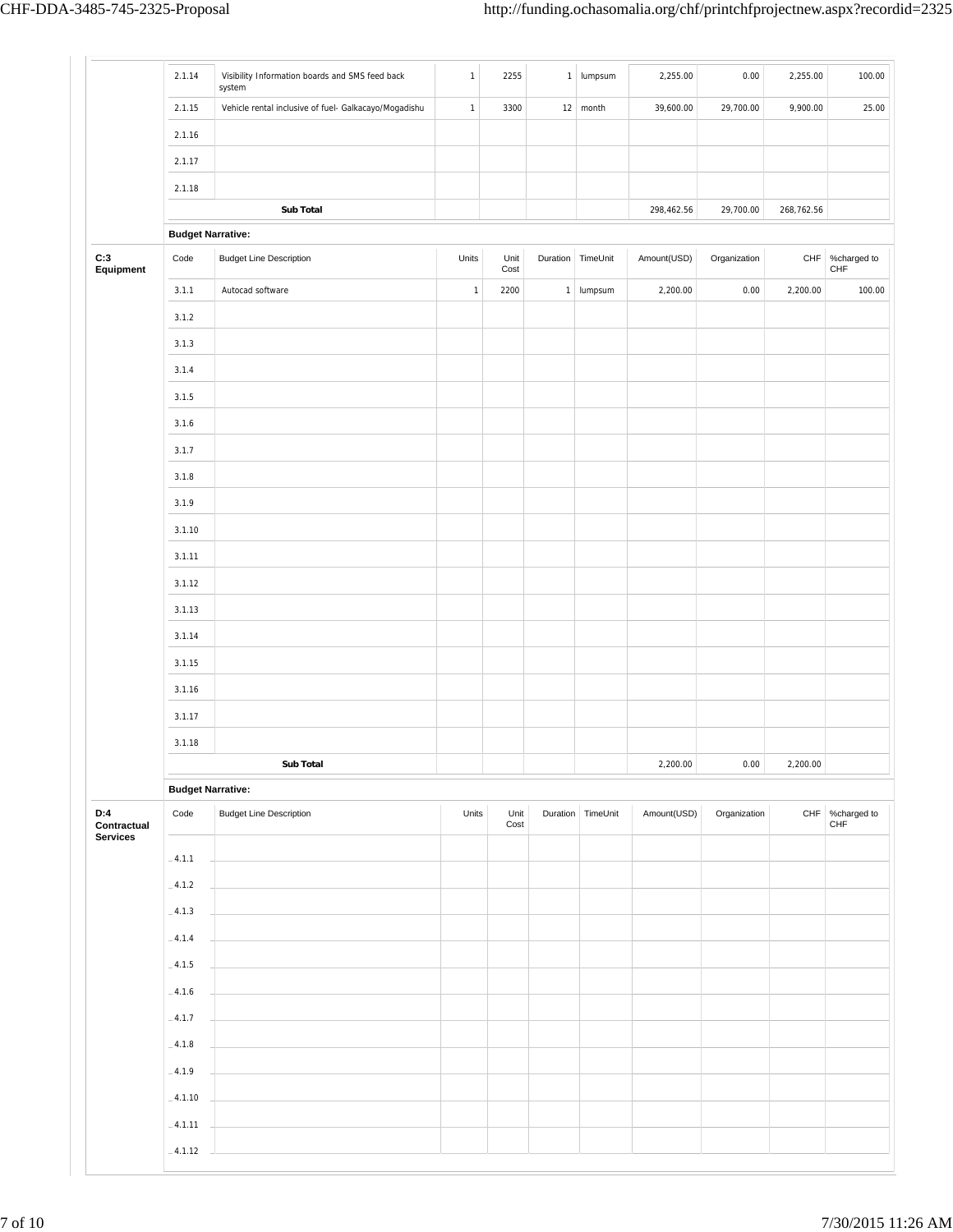|                                | 4.1.13                   |                                  |              |              |              |                   |             |              |          |                        |
|--------------------------------|--------------------------|----------------------------------|--------------|--------------|--------------|-------------------|-------------|--------------|----------|------------------------|
|                                | 4.1.14                   |                                  |              |              |              |                   |             |              |          |                        |
|                                | 4.1.15                   |                                  |              |              |              |                   |             |              |          |                        |
|                                | 4.1.16                   |                                  |              |              |              |                   |             |              |          |                        |
|                                | 4.1.17                   |                                  |              |              |              |                   |             |              |          |                        |
|                                | 4.1.18                   |                                  |              |              |              |                   |             |              |          |                        |
|                                |                          | Sub Total                        |              |              |              |                   | 0.00        | 0.00         | 0.00     |                        |
|                                | <b>Budget Narrative:</b> |                                  |              |              |              |                   |             |              |          |                        |
| E:5 Travel                     | Code                     | <b>Budget Line Description</b>   | Units        | Unit<br>Cost |              | Duration TimeUnit | Amount(USD) | Organization |          | CHF %charged to<br>CHF |
|                                | 5.1.1                    | Travel cost for staff- Galkacayo | $\mathbf{1}$ | 5760         | $\mathbf{1}$ | lumpsum           | 5,760.00    | 864.00       | 4,896.00 | 85.00                  |
|                                | 5.1.2                    | Travel cost for staff- Mogadishu | $\mathbf{1}$ | 3250         |              | $1$   lumpsum     | 3,250.00    | 0.00         | 3,250.00 | 100.00                 |
|                                | 5.1.3                    |                                  |              |              |              |                   |             |              |          |                        |
|                                | 5.1.4                    |                                  |              |              |              |                   |             |              |          |                        |
|                                | 5.1.5                    |                                  |              |              |              |                   |             |              |          |                        |
|                                | 5.1.6                    |                                  |              |              |              |                   |             |              |          |                        |
|                                | 5.1.7                    |                                  |              |              |              |                   |             |              |          |                        |
|                                | 5.1.8                    |                                  |              |              |              |                   |             |              |          |                        |
|                                | 5.1.9                    |                                  |              |              |              |                   |             |              |          |                        |
|                                | 5.1.10                   |                                  |              |              |              |                   |             |              |          |                        |
|                                | 5.1.11                   |                                  |              |              |              |                   |             |              |          |                        |
|                                | 5.1.12                   |                                  |              |              |              |                   |             |              |          |                        |
|                                | 5.1.13                   |                                  |              |              |              |                   |             |              |          |                        |
|                                | 5.1.14                   |                                  |              |              |              |                   |             |              |          |                        |
|                                | 5.1.15                   |                                  |              |              |              |                   |             |              |          |                        |
|                                | 5.1.16                   |                                  |              |              |              |                   |             |              |          |                        |
|                                | 5.1.17                   |                                  |              |              |              |                   |             |              |          |                        |
|                                |                          |                                  |              |              |              |                   |             |              |          |                        |
|                                | 5.1.18                   | Sub Total                        |              |              |              |                   | 9,010.00    | 864.00       | 8,146.00 |                        |
|                                | <b>Budget Narrative:</b> |                                  |              |              |              |                   |             |              |          |                        |
| F:6 Transfers<br>and Grants to | Code                     | <b>Budget Line Description</b>   | Units        | Unit<br>Cost |              | Duration TimeUnit | Amount(USD) | Organization |          | CHF %charged to<br>CHF |
| Counterparts                   | $-6.1.1$                 |                                  |              |              |              |                   |             |              |          |                        |
|                                | $-6.1.2$                 |                                  |              |              |              |                   |             |              |          |                        |
|                                |                          |                                  |              |              |              |                   |             |              |          |                        |
|                                | $-6.1.3$                 |                                  |              |              |              |                   |             |              |          |                        |
|                                | $-6.1.4$                 |                                  |              |              |              |                   |             |              |          |                        |
|                                | $-6.1.5$                 |                                  |              |              |              |                   |             |              |          |                        |
|                                | $-6.1.6$                 |                                  |              |              |              |                   |             |              |          |                        |
|                                |                          |                                  |              |              |              |                   |             |              |          |                        |
|                                | $-6.1.7$                 |                                  |              |              |              |                   |             |              |          |                        |
|                                | $-6.1.8$                 |                                  |              |              |              |                   |             |              |          |                        |
|                                | $-6.1.9$<br>$-6.6.10$    |                                  |              |              |              |                   |             |              |          |                        |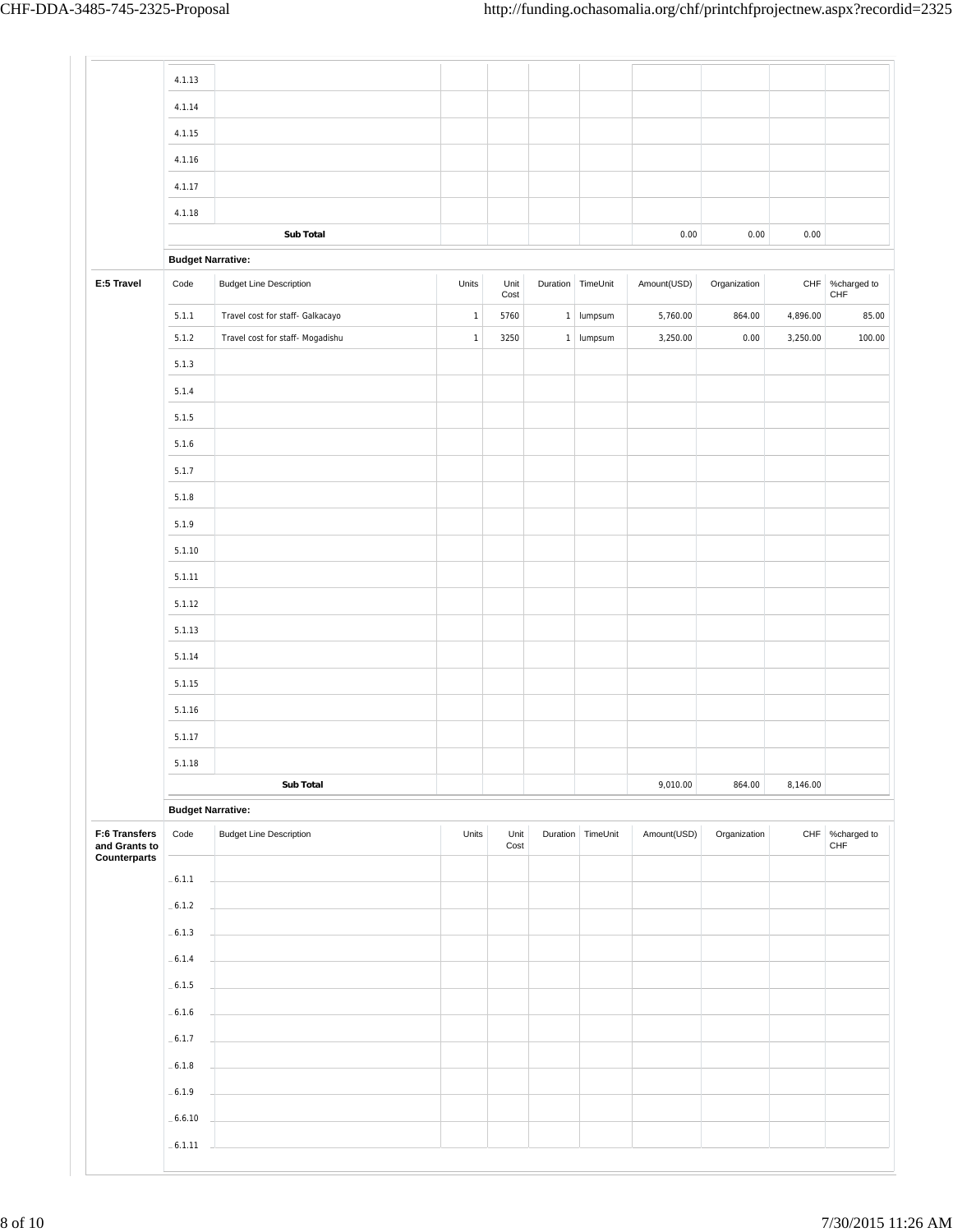|                                  | 6.1.12                   |                                |                                                 |                     |              |                 |          |          |              |              |            |                          |
|----------------------------------|--------------------------|--------------------------------|-------------------------------------------------|---------------------|--------------|-----------------|----------|----------|--------------|--------------|------------|--------------------------|
|                                  | 6.1.13                   |                                |                                                 |                     |              |                 |          |          |              |              |            |                          |
|                                  | 6.1.14                   |                                |                                                 |                     |              |                 |          |          |              |              |            |                          |
|                                  | 6.1.15                   |                                |                                                 |                     |              |                 |          |          |              |              |            |                          |
|                                  |                          |                                |                                                 |                     |              |                 |          |          |              |              |            |                          |
|                                  | 6.1.16                   |                                |                                                 |                     |              |                 |          |          |              |              |            |                          |
|                                  | 6.1.17                   |                                |                                                 |                     |              |                 |          |          |              |              |            |                          |
|                                  | 6.1.18                   |                                |                                                 |                     |              |                 |          |          |              |              |            |                          |
|                                  |                          |                                | <b>Sub Total</b>                                |                     |              |                 |          |          |              | 0.00<br>0.00 | 0.00       |                          |
|                                  | <b>Budget Narrative:</b> |                                |                                                 |                     |              |                 |          |          |              |              |            |                          |
| G:7 General<br>Operating         | Code                     | <b>Budget Line Description</b> |                                                 |                     |              | Units Unit Cost | Duration | TimeUnit | Amount(USD)  | Organization | CHF        | %charged to<br>CHF       |
| and Other<br><b>Direct Costs</b> | 7.1.1                    |                                | Utilities (Galkacayo & Mogadishu)               |                     | $\mathbf{1}$ | 5680            |          | 12 Month | 68,160.00    | 65,965.25    | 2,194.75   | 3.22                     |
|                                  | 7.1.2                    |                                | Stationary/consumables ( Galkacayo & Mogadishu) |                     | $\mathbf{1}$ | 779.17          | 12       | Month    | 9,350.04     | 8,602.04     | 748.00     | 8.00                     |
|                                  | 7.1.3                    | Rent Office-Mogadishu          |                                                 |                     | $\mathbf 1$  | 13500           |          | 12 Month | 162,000.00   | 153,689.40   | 8,310.60   | 5.13                     |
|                                  | 7.1.4                    |                                | Communication costs- Mogadishu                  |                     | $\mathbf{1}$ | 3650            |          | 12 Month | 43,800.00    | 40,953.00    | 2,847.00   | 6.50                     |
|                                  | 7.1.5                    |                                | Bank charges (Galkacayo & Mogadishu)            |                     | $\mathbf{1}$ | 5464.72         | 1        | lumpsum  | 5,464.72     | 0.00         | 5,464.72   | 100.00                   |
|                                  | 7.1.6                    |                                |                                                 |                     |              |                 |          |          |              |              |            |                          |
|                                  | 7.1.7                    |                                |                                                 |                     |              |                 |          |          |              |              |            |                          |
|                                  | 7.1.8                    |                                |                                                 |                     |              |                 |          |          |              |              |            |                          |
|                                  | 7.1.9                    |                                |                                                 |                     |              |                 |          |          |              |              |            |                          |
|                                  |                          |                                |                                                 |                     |              |                 |          |          |              |              |            |                          |
|                                  | 7.1.10                   |                                |                                                 |                     |              |                 |          |          |              |              |            |                          |
|                                  | 7.1.11                   |                                |                                                 |                     |              |                 |          |          |              |              |            |                          |
|                                  | 7.1.12                   |                                |                                                 |                     |              |                 |          |          |              |              |            |                          |
|                                  | 7.1.13                   |                                |                                                 |                     |              |                 |          |          |              |              |            |                          |
|                                  | 7.1.14                   |                                |                                                 |                     |              |                 |          |          |              |              |            |                          |
|                                  | 7.1.15                   |                                |                                                 |                     |              |                 |          |          |              |              |            |                          |
|                                  | 7.1.16                   |                                |                                                 |                     |              |                 |          |          |              |              |            |                          |
|                                  | 7.1.17                   |                                |                                                 |                     |              |                 |          |          |              |              |            |                          |
|                                  |                          |                                |                                                 |                     |              |                 |          |          |              |              |            |                          |
|                                  | 7.1.18                   |                                | <b>Sub Total</b>                                |                     |              |                 |          |          | 288,774.76   | 269,209.69   | 19,565.07  |                          |
|                                  | <b>Budget Narrative:</b> |                                |                                                 |                     |              |                 |          |          |              |              |            |                          |
|                                  |                          |                                | <b>TOTAL</b>                                    |                     |              |                 |          |          | 1,600,196.66 | 1,228,277.25 | 371,919.41 |                          |
|                                  |                          |                                |                                                 |                     |              |                 |          |          |              |              |            |                          |
| H.8 Indirect<br>Programme        | Code                     | <b>Budget Line Description</b> |                                                 |                     |              |                 |          |          | Amount(USD)  | Organization |            | CHF   %charged to<br>CHF |
| Support<br>Costs                 | 8.1.1                    |                                | Indirect Programme Support Costs                |                     |              |                 |          |          | 0.00         | 0.00         | 26,034.36  | 7.00                     |
|                                  |                          |                                | <b>GRAND TOTAL</b>                              |                     |              |                 |          |          | 1,600,196.66 | 1,228,277.25 | 397,953.77 |                          |
| Other sources of funds           |                          |                                |                                                 |                     |              |                 |          |          |              |              |            |                          |
|                                  | Description              |                                | Amount %                                        |                     |              |                 |          |          |              |              |            |                          |
|                                  | Organization             |                                | 1,228,277.25 75.53                              |                     |              |                 |          |          |              |              |            |                          |
|                                  | Community                |                                |                                                 | $0.00 \,   \, 0.00$ |              |                 |          |          |              |              |            |                          |
|                                  | <b>CHF</b>               |                                |                                                 | 397,953.77 24.47    |              |                 |          |          |              |              |            |                          |
|                                  | <b>Other Donors</b>      |                                | a)<br>0.00<br>b)<br>0.00                        |                     |              |                 |          |          |              |              |            |                          |
|                                  |                          |                                |                                                 |                     |              |                 |          |          |              |              |            |                          |